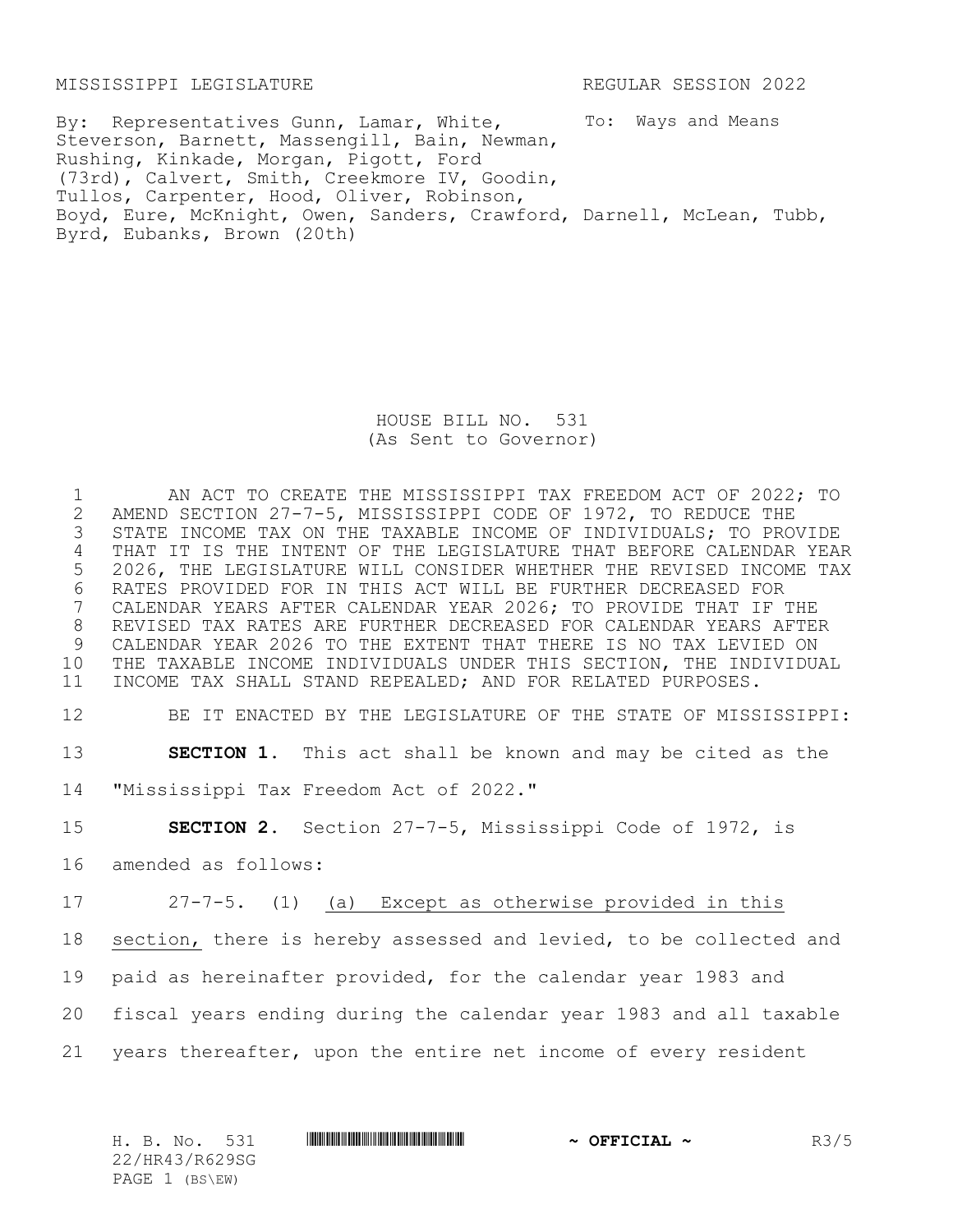individual, corporation, association, trust or estate, in excess of the credits provided, a tax at the following rates: **\* \* \*** (i) 1. Through calendar year 2017, on the first Five Thousand Dollars (\$5,000.00) of taxable income, or any 26 part thereof, the rate shall be three percent  $(3*)$ ; **\* \* \*** 2. For calendar year 2018, on the first One Thousand Dollars (\$1,000.00) of taxable income there shall be no tax levied, and on the next Four Thousand Dollars (\$4,000.00) of taxable income, or any part thereof, the rate shall be three percent (3%); **\* \* \*** 3. For calendar year 2019, on the first Two Thousand Dollars (\$2,000.00) of taxable income there shall be no tax levied, and on the next Three Thousand Dollars (\$3,000.00) of taxable income, or any part thereof, the rate shall be three percent (3%); **\* \* \*** 4. For calendar year 2020, on the first Three Thousand Dollars (\$3,000.00) of taxable income there shall be no tax levied, and on the next Two Thousand Dollars (\$2,000.00) of taxable income, or any part thereof, the rate shall be three percent (3%); **\* \* \*** 5. For calendar year 2021, on the first Four Thousand Dollars (\$4,000.00) of taxable income there shall be no tax levied, and on the next One Thousand Dollars (\$1,000.00) of taxable income, or any part thereof, the rate shall be three percent (3%);

H. B. No. 531 **. HR43 SGEET ALL AND SGEET ALL AND SGEET ALL AND SGEET ALL AND SGEET ALL AND SGEET ALL AND SGEET ALL AND SGEET ALL AND SGEET ALL AND SGEET ALL AND SGEET ALL AND SGEET ALL AND SGEET ALL AND SGEET ALL AND SGEE** 22/HR43/R629SG PAGE 2 (BS\EW)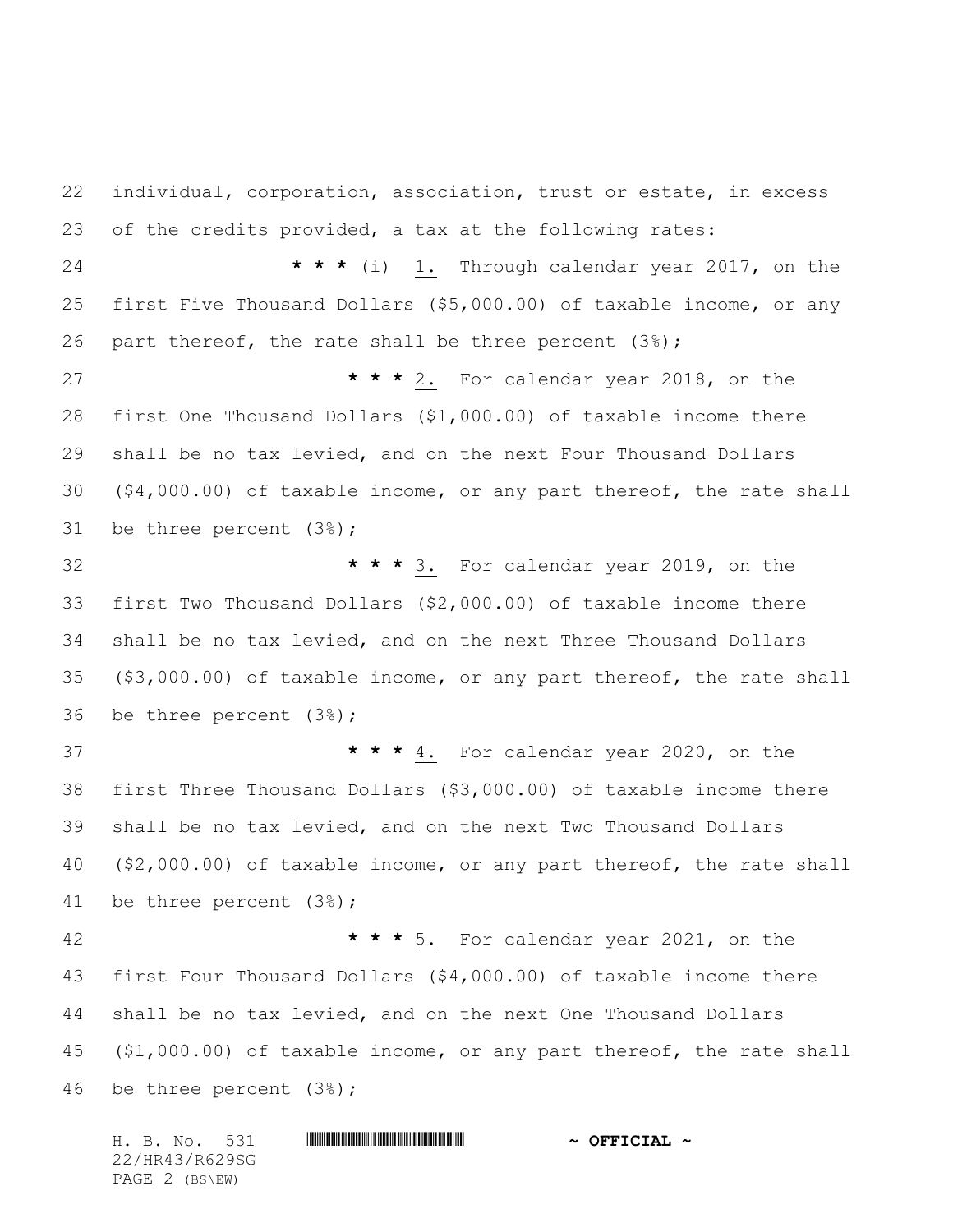H. B. No. 531 **. HRANGE REAL AND A SECONDER FOR SECONDER A \* \* \*** 6. For calendar year 2022 and all taxable years thereafter, there shall be no tax levied on the first Five Thousand Dollars (\$5,000.00) of taxable income; **\* \* \*** (ii) On taxable income in excess of Five Thousand Dollars (\$5,000.00) up to and including Ten Thousand Dollars (\$10,000.00), or any part thereof, the rate shall be four percent (4%); and **\* \* \*** (iii) On all taxable income in excess of Ten Thousand Dollars (\$10,000.00), the rate shall be five percent (5%). (b) (i) For calendar year 2023 and all calendar years thereafter, there shall be no tax levied under subparagraph (ii) of paragraph (a) of this subsection on the taxable income of individuals in excess of Five Thousand Dollars (\$5,000.00) up to and including Ten Thousand Dollars (\$10,000.00), or any part thereof; and (ii) For calendar year 2024 and all calendar years thereafter, the tax imposed under subparagraph (iii) of paragraph (a) of this subsection upon all taxable income of individuals in excess of Ten Thousand Dollars (\$10,000.00), shall be at the following rates: 1. For calendar year 2024, on such taxable 69 income, the rate shall be four and seven-tenths percent  $(4.7%)$ ; 2. For calendar year 2025, on such taxable 71 income, the rate shall be four and four-tenths percent  $(4.4%)$ ; and

22/HR43/R629SG PAGE 3 (BS\EW)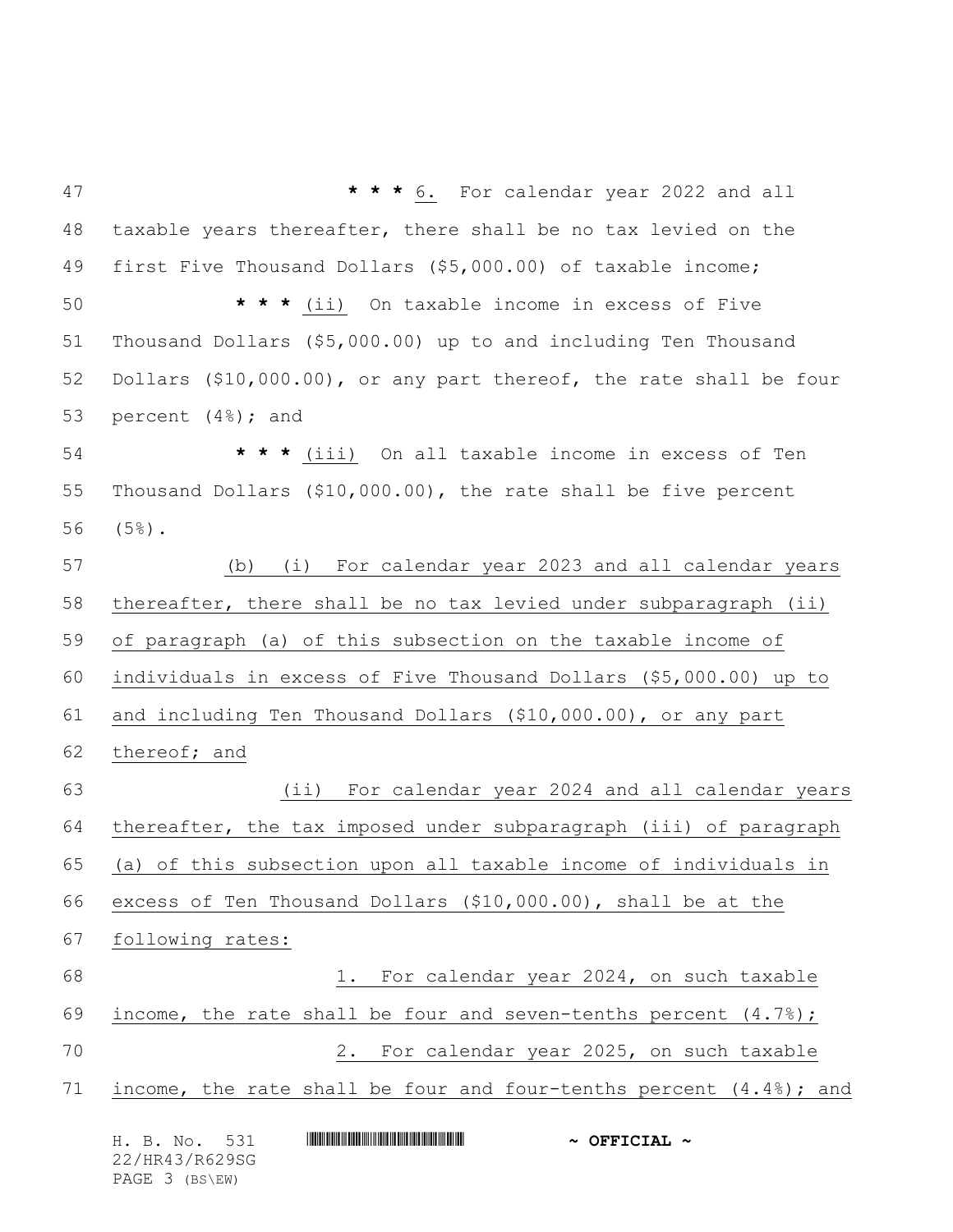3. For calendar year 2026 and all calendar years thereafter, on such taxable income, the rate shall be four percent (4%). It is the intent of the Legislature that before calendar year 2026, the Legislature will consider whether the revised tax rates provided for in this subparagraph (ii) will be further decreased for calendar years after calendar year 2026. If the revised tax rates provided for in this subparagraph (ii) are further decreased for calendar years after calendar year 2026 to the extent that there is no tax levied on the taxable income of individuals under this subparagraph (ii), the individual income tax shall stand repealed. (2) An S corporation, as defined in Section 27-8-3(1)(g),

 shall not be subject to the income tax imposed under this section. (3) A like tax is hereby imposed to be assessed, collected and paid annually, except as hereinafter provided, at the rate specified in this section and as hereinafter provided, upon and with respect to the entire net income, from all property owned or sold, and from every business, trade or occupation carried on in this state by individuals, corporations, partnerships, trusts or estates, not residents of the State of Mississippi.

 (4) In the case of taxpayers having a fiscal year beginning in a calendar year with a rate in effect that is different than the rate in effect for the next calendar year and ending in the

22/HR43/R629SG PAGE 4 (BS\EW)

## H. B. No. 531 \*HR43/R629SG\* **~ OFFICIAL ~**